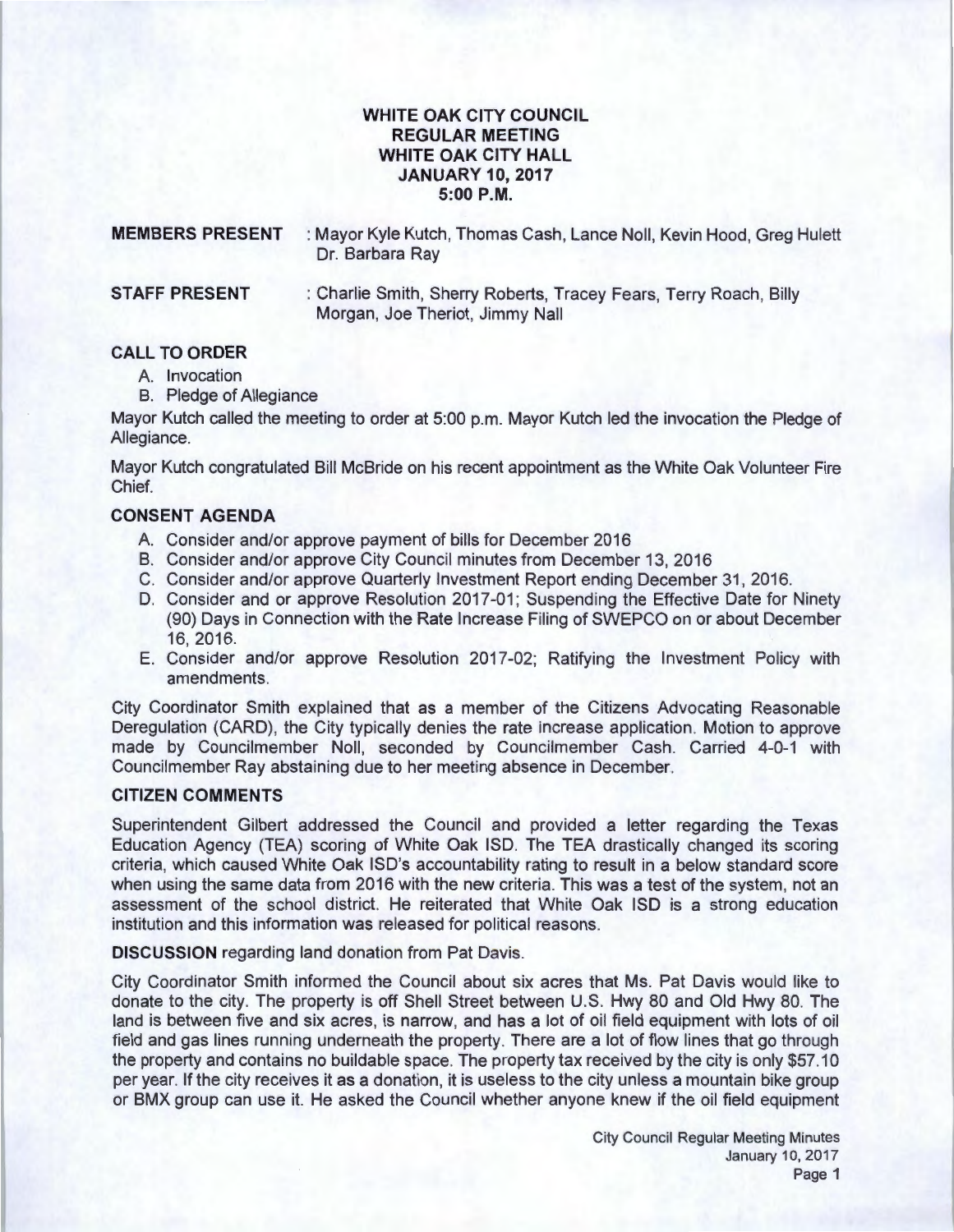and lines were to ever be removed, what the impact be on the city for cleanup. Mayor Pro-Tem Hulett explained that a lot of things would need to take place to level the property; its best use would be that of a city park. City Coordinator Smith questioned the Council's thoughts on accepting the land and any future maintenance expense. He reiterated that it would be worthless to build on, but would be okay for bicycle usage. He urged council members to physically view the property and staff would place the item on next month's agenda for a motion.

**CONSIDER AND/OR APPROVE** Ordinance 2017-01 ; Amending Chapter 10 (Animals) of the White Oak, Texas Code of City Ordinances adding definitions and implanting a trap, neuter, and release program.

City Coordinator Smith said the city attorney provided the city with this ordinance. He spoke to the Animal Protection League (APL) and their prices are \$45 for female cats , \$35 for male cats including ear tipping, and \$10 for rabies. There is no appointment needed.

Motion to approve made by Councilmember Cash, seconded by Councilmember Ray. Carried unanimously.

**CONSIDER AND/OR APPROVE** process for replacing city hall roof.

City Coordinator Smith explained the cost will be over \$50,000 for a new roof and the process must go through the sealed bids process. The roof will be a standing seam roof with no outside holes drilled.

Mayor Pro-Tem Hulett asked what kind of engineering is required . City Coordinator Smith explained that Steel America has their own engineer and Alert Roof System's process is already engineered.

Motion to go out for sealed bids made by Councilmember Hood, seconded by Mayor Pro-Tem Hulett. Carried unanimously.

**DISCUSSION** regarding Texas Water Development Board (TWDB) loan for relocation of raw water intake line.

City Coordinator Smith explained this is in the very preliminary stage. The TWDB is currently doing loan applications for projects. He stated he would like to apply for a \$5 million loan. This would allow the city to have its water intake from the Sabine River versus the Big Sandy Creek. The main raw water line would be two miles long instead of fifteen. Applicants have 18 months at no cost to put some numbers together. Another option would be to upgrade the treated water lines from Longview to help supply the city if there is ever an issue with the Big Sandy Creek intake. The water plant pumps in anywhere from 600,000 to 800,000 gallons of water during the winter and nearly 3 million gallons a day during the summer; therefore, drilling water wells will not work at 150 gallons per minute. If things got really bad at Big Sandy Creek, White Oak would be completely dependent on the three 6" connections from the City of Longview.

Mayor Pro-Tem Hulett asked about the quality difference between the Big Sandy Creek and the Sabine River. City Coordinator Smith was unsure; however, the good thing is the plant's settlement process. The water would be pumped into the big reservoir and it would have time to sit there before continuing the treatment process . Longview is open to the idea, but there are a lot of regulations to go through before it could happen. Mayor Pro-Tem commented that he feels like the city has really good water now and is afraid the water quality would go down if drawn from the Sabine River. City Coordinator Smith reiterated the city would not be out any money and if approved and the loan is unnecessary, the city does not have to follow through with the process.

**CONSIDER AND/OR APPROVE** White Oak Economic Development Corporation to enter